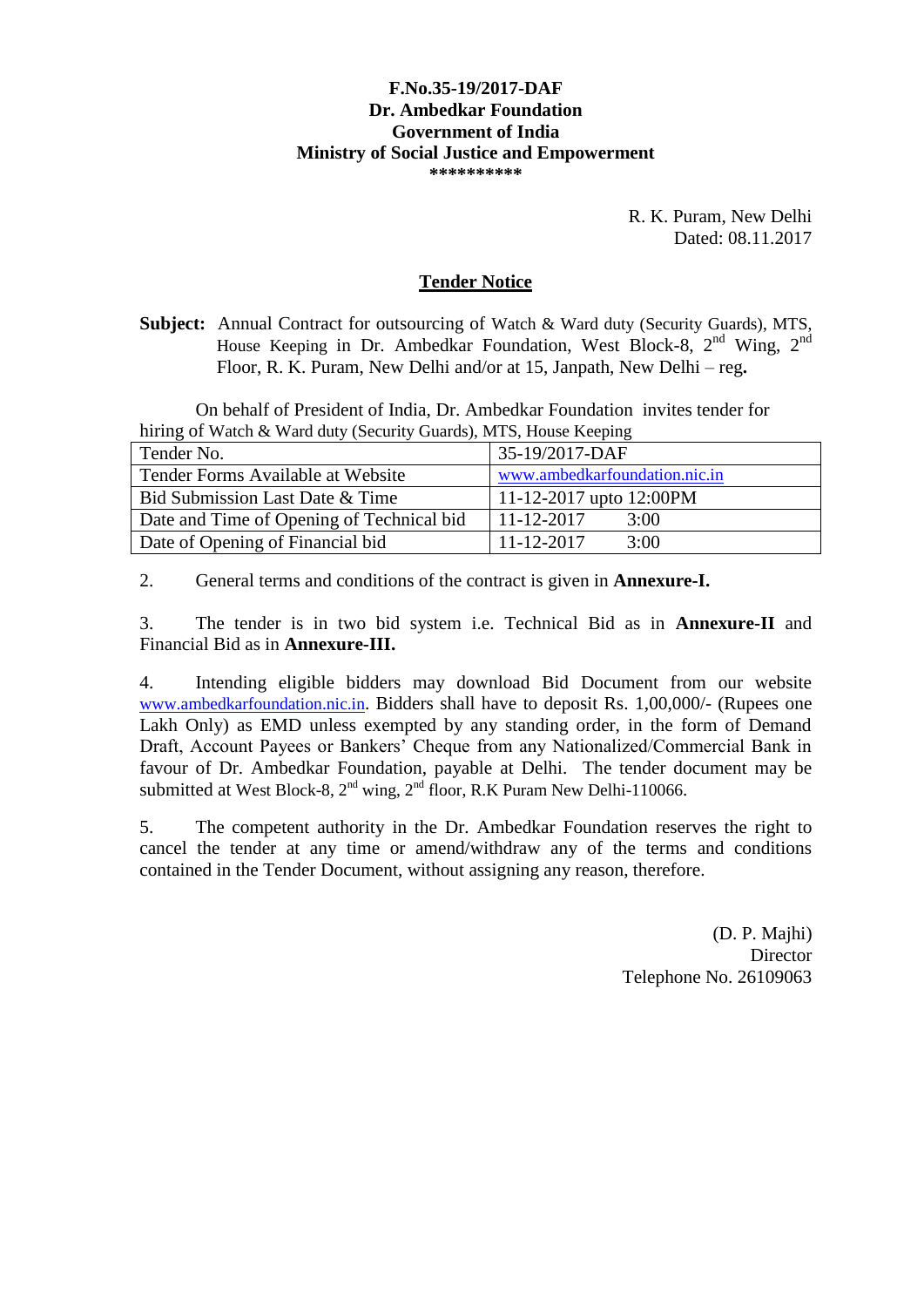#### INSTRUCTIONS TO THE BIDDERS

#### **1. GENERAL INSTRUCTIONS:**

- 1.1 For the Bidding/Tender Document purposes, the Dr. Ambedkar Foundation shall be referred to as 'Client' and the Bidder/Successful Bidder shall be referred to as 'Contractor and /or' Bidder or interchangeably.
- 1.2 While all efforts have been made to avoid errors in drafting of the tender documents, the Bidders are advised to check the same carefully. No claim on account of any errors detected in the tender documents shall be entertained.
- 1.3 The bidder shall submit the copy of the authorization letter/power of Attorney as the proof of authorization for signing on behalf of the Bidder.
- 1.4 All Bidders are hereby explicitly informed that conditional offers or offers with deviations from the conditions of Contract, bids not meeting the minimum eligibility criteria, Technical Bids not accompanied with EMD of requisite amount/or in presented format, or any other requirements stipulated in the tender documents are liable to be rejected.
- 1.5 The bidders should be a Limited/Private Limited Company, registered under the Companies Act, 1956 or Limited Liability Partnership Firm/Partnership Firm under LLP Act, 2008 or Indian Partnership Act. 1932.
- 1.6 The parties to the Bid shall be the 'Bidders' (to whom the work has been awarded) and the Dr. Ambedkar Foundation , New Delhi.
- 1.7 For all purposes of the contract including arbitration there under, the address of the bidder mentioned in the bid shall be final unless the bidder notifies any change of address by a separate letter sent by registered post with acknowledgement due to the Department. The bidder shall be solely responsible for the consequences of any omission or error to notify any change of address in the aforesaid manner.

#### **2. MINIMUM ELIGIBILITY CRITERIA:**

2.1 The following shall be the minimum eligibility criteria for selection of bidders at technical bid stage of the bidding process:- **Legally Valid Entity:** The Bidder/Bidding Firm shall necessarily be a legally

valid entity in the form of a Limited Company or a Private Limited Company registered under the Companies Act, 1956 or Limited Liability Partnership Firm/Partner Firm under LLP Act, 2008 or Indian Partnership Act, 1932.

- a) **Registration:** The Bidder/Bidding Firm must be registered with the Income Tax and also registered under the Labour Laws/Rules, Employees Provident Fund Organization, Employees State Insurance Corporation.
- b) **Experience:** Providing watch and ward and housekeeping services for cleaning of toilets, corridors, staircases and other common areas in the premises and other housekeeping job in the Government Ministries/Department/Public Sector (Central or State) for the last five consecutive years. In case no bidder has provided government experience/public sector experience, then the bidders with experience in reputed organization may be considered by the Competent Authority of the client.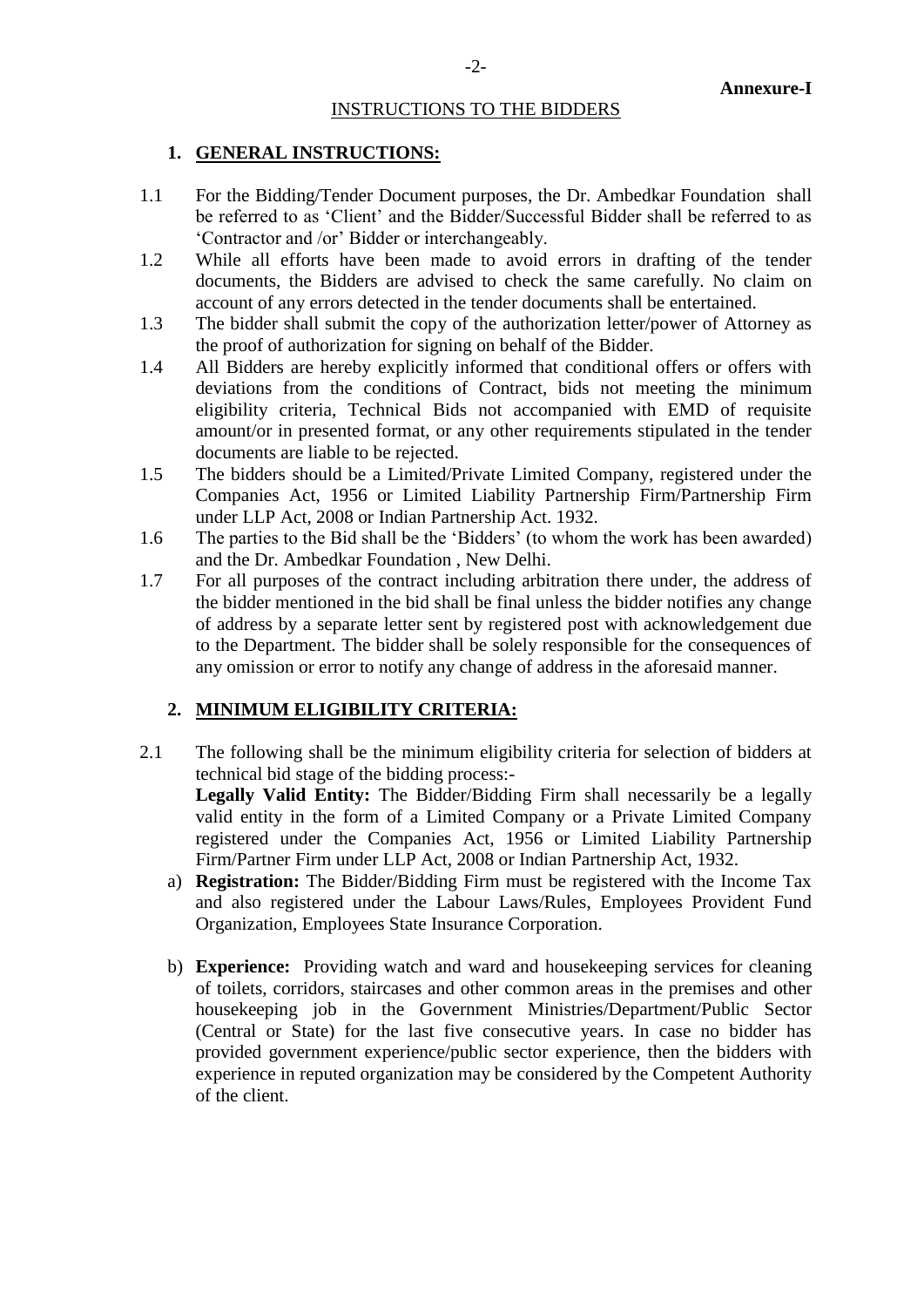### **2.2 Documents supporting the Minimum Eligibility Criteria:**

- a) In proof of having fully adhered to the minimum eligibility criteria at  $1(a)$ , attested copies of certificates of incorporation issued by the respective registrar of firms/companies shall be accepted.
- b) In proof of having fully adhered to minimum eligibility criteria at 1(b), attested copies of PAN, Labour registration, EPFO registration, ESIC Registration shall be acceptable.
- c) Attested copy of the audited balance sheets for the completed three financial years i.e. for F.Y. 2014-15, 2015-16 and 2016-17.

# **3.0 EARNEST MONEY DEPOSIT:**

- 3.1 The Earnest Money Deposit of Rs. 1,00,000/- (Rupees One Lakh Only) in the form of Account Payee Demand Draft/Bankers' Cheque issued by any Nationalized/Commercial Bank drawn in favour, Dr. Ambedkar Foundation , New Delhi.
- 3.2 The bids without Earnest Money Deposit shall be summarily rejected.
- 3.3 The bid security may be forfeited :
	- i. If the bidder withdraws his bid during the period of validity of the bids specified by the bidder in the bid form: or
	- ii. In case of successful bidder, if the bidder
		- a) Fails to sign the contract in accordance with the terms of the tender document:
		- b) Fails to furnish required Performance Security Deposit in accordance with the terms of Tender Documents within the time frame specified by the client: or
		- c) Fails or refuses to honour his own quoted prices for the services or part thereof.

#### 4 **VALIDITY OF BIDS**

- 1. Bids shall remain valid and open for acceptance for a period of 120 days from the last date of submission of Bids.
- 2. In case, client calls the bidder for negotiation then this shall not amount to cancellation or withdrawal of original offer which shall be binding on the bidder.
- 3. The client may request for extension for another period of 60 days, without any modifications and without giving any reasons thereof.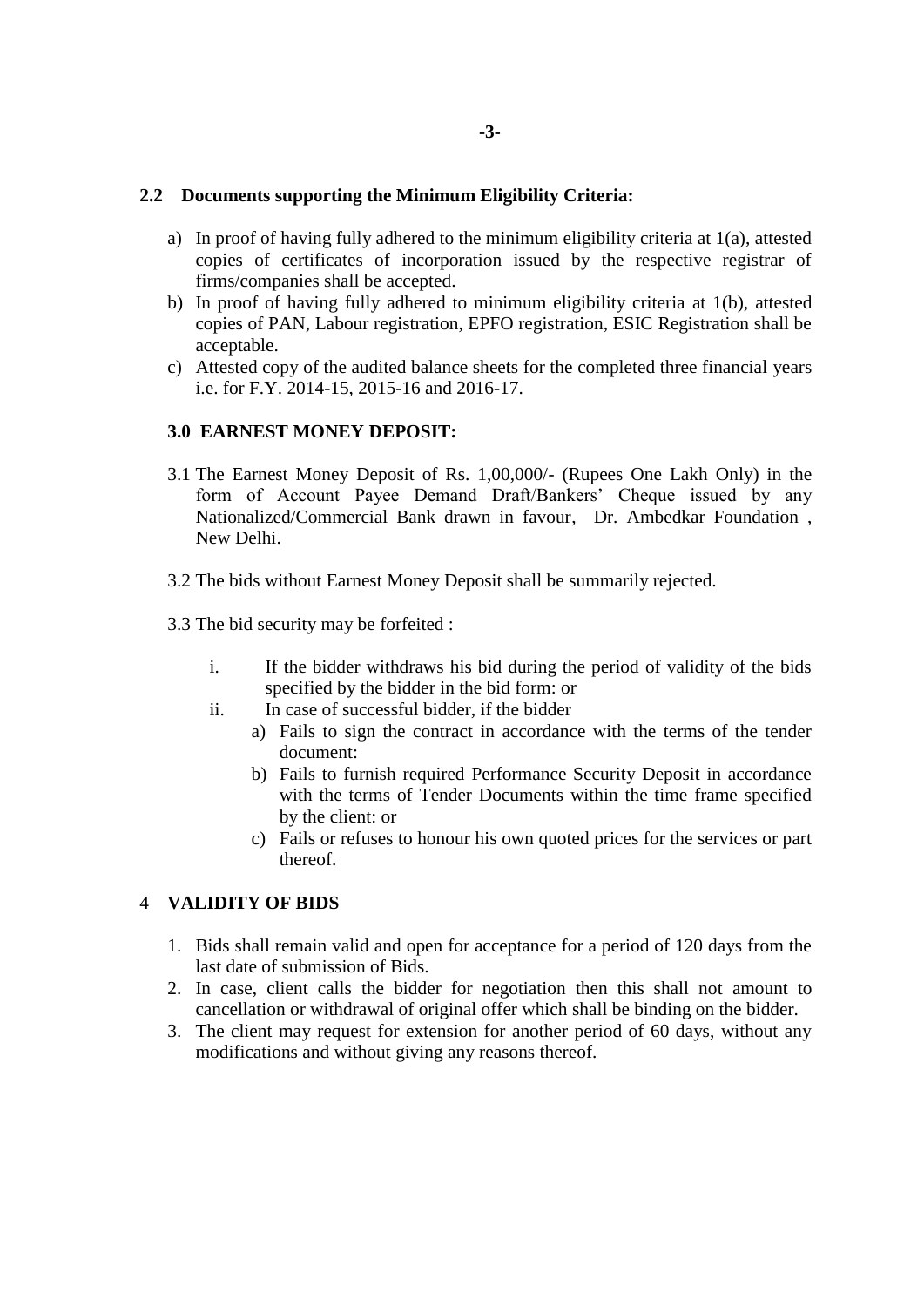# 5 **PREPARATION OF BIDS**

- 1. Language: Bids and all accompanying documents shall be in English or in Hindi.
- 2. Technical Bid: Technical Bid should be prepared as per the instructions given in the Tender Documents along with all required information, documents in support of the minimum eligibility criteria, valid EMD of requisite amount etc.

The Documents comprising the Bid would be:

- a) Technical Bid Submission Form duly signed and printed on Company's letterhead.
- b) Contact Details Form duly filled, signed  $&$  stamped.
- c) Financial Capacity form filled in and signed  $\&$  stamped.
- d) Earnest Money Deposit of Rs. 1,00,000/-
- e) All attested supporting document in proof of having fully adhered to minimum eligibility criteria as referred in Section-2 above.

# **The Technical Bid along with all the required documents as mentioned in the Tender Documents shall be submitted with bid documents.**

# 6 **SUBMISSION OF BIDS**

- 1. The Bid shall be submitted not later than 12:00 PM of 11-12-2017 addressed to Dr. Ambedkar Foundation.
- 2. No Bid shall be accepted after the specified date and time. However the Competent Authority of the Foundation reserves right to extend the date/time for submission of bids, before opening of the Technical Bids.

# 7 **BID OPENING PROCEDURE:**

- 1. The Technical Bids shall be opened on 11-12-2017 at 3.00 PM by the Committee authorized by the Competent Authority of the Foundation, in the presence of such bidders, who may wish to be present themselves personally or through their representative.
- 2. The Financial Bids of only those bidders, who qualify at Technical Bid stage, shall be opened by the Committee authorized for the purpose.
- 3. A letter of authorization shall be submitted by the Bidder's representatives before opening of the Bids.
- 4. Absence of bidder or their representative shall not impair the legality of the opening procedures.
- 5. After opening of the Technical Bids and verifying the EMD amount, the technical bids shall be evaluated later to ensure that the bidder meets the minimum eligibility criteria as specified in the Tender Document.
- 6. Bids shall be declared as valid or invalid based on the preliminary scrutiny, i.e. verification of EMD, by the Tender Opening Committee. However, detailed evaluation shall be done only in respect of valid Bid.
- 7. The date fixed for opening of bids, if subsequently declared as holiday by the Government, the revised date of schedule will be notified. However, in absence of such, notification, the bids will be opened on next working date and time remaining unaltered.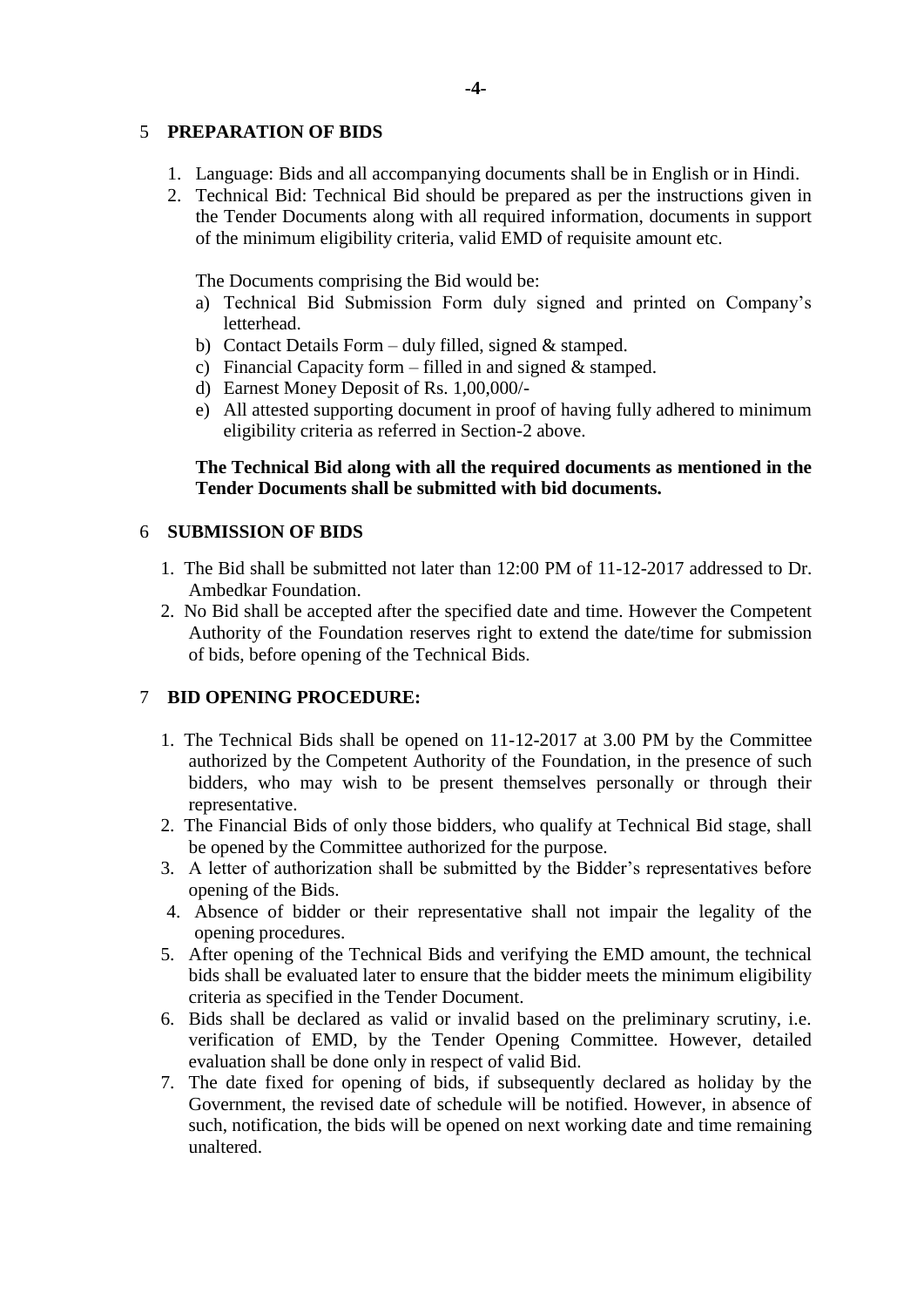# **8. CLARIFICATION ON TECHNICLA BID EVALUATION:**

- 1. The Technical Bids shall be evaluated based on the available documents submitted by the bidder. To assist in the examination, evaluation, and comparison of the bids, and qualification of the bidders, the client may, at its discretion, ask any bidder for a clarification of its bid. Any clarification submitted by a bidder, that is not in response to request by the client shall not be considered. The client's request for clarification and the response shall be in writing.
- 2. If a bidder does not provide clarifications of its bid by the date and time set in the client's request for clarification, its bid may be rejected.
- 3. Client also reserves the right to seek confirmation/clarification from the issue agency, on the supporting documents submitted by the bidder as per clause 2.2.

# **9. TECHNICAL BID EVALUATION (SECREGATED TYPE)**

The client shall follow two bid system where the technical bid and financial bid shall be evaluated separately.

#### **9.1 The evaluation of tenders shall be done on weight age with 70% to technical evaluation and 30% to financial evaluation.**

- 9.2.1 The Technical Bid evaluation shall be done based on the following criteria:
- 9.2.2 During the technical evaluation stage, each bidder shall be assigned different marks out of a total of 100 marks, as per the criteria specified below:

| i.   |               | Number of years in Operation                               | Max. 25 Marks |
|------|---------------|------------------------------------------------------------|---------------|
|      | a)            | $1-2$ years                                                | 05 Marks      |
|      | b)            | 2-5 years                                                  | 10 Marks      |
|      | c)            | 5-10 years                                                 | 15 Marks      |
|      | d)            | $10-15$ years                                              | 20 Marks      |
|      | e)            | More than 15 years                                         | 25 Marks      |
| ii.  |               | Turnover (Last Financial Year)                             | Max. 25 Marks |
|      | a)            | Less than 2.5 crores                                       | 05 Marks      |
|      | b)            | $2.5 - 5$ crores                                           | 10 Marks      |
|      |               | c) $5-25$ crores                                           | 15 Marks      |
|      | $\mathbf{d}$  | $25-50$ crores                                             | 20 Marks      |
|      | e)            | More than 50 crore                                         | 25 Marks      |
| iii. |               | Number of Manpower on roll                                 | Max. 25 Marks |
|      | a)            | 100-250                                                    | 05 Marks      |
|      | b)            | 250-500                                                    | 10 Marks      |
|      | $\mathbf{c})$ | 500-1000                                                   | 15 Marks      |
|      | $\rm d)$      | 1000-2000                                                  | 20 Marks      |
|      | e)            | More than 2000                                             | 25 Marks      |
| iv.  |               | <b>Quality Related Marks</b>                               | Max. 25 Marks |
|      | a)            | $ISO(1-5 years)$                                           | 05 Marks      |
|      | b)            | $ISO(5-10 years)$                                          | 10 Marks      |
|      | c)            | SA 8000                                                    | 05 Marks      |
|      | $\rm d$       | <b>OHSAS 18001</b>                                         | 05 Marks      |
|      | e)            | Any other International Accreditation Certificate 05 Marks |               |
|      |               |                                                            |               |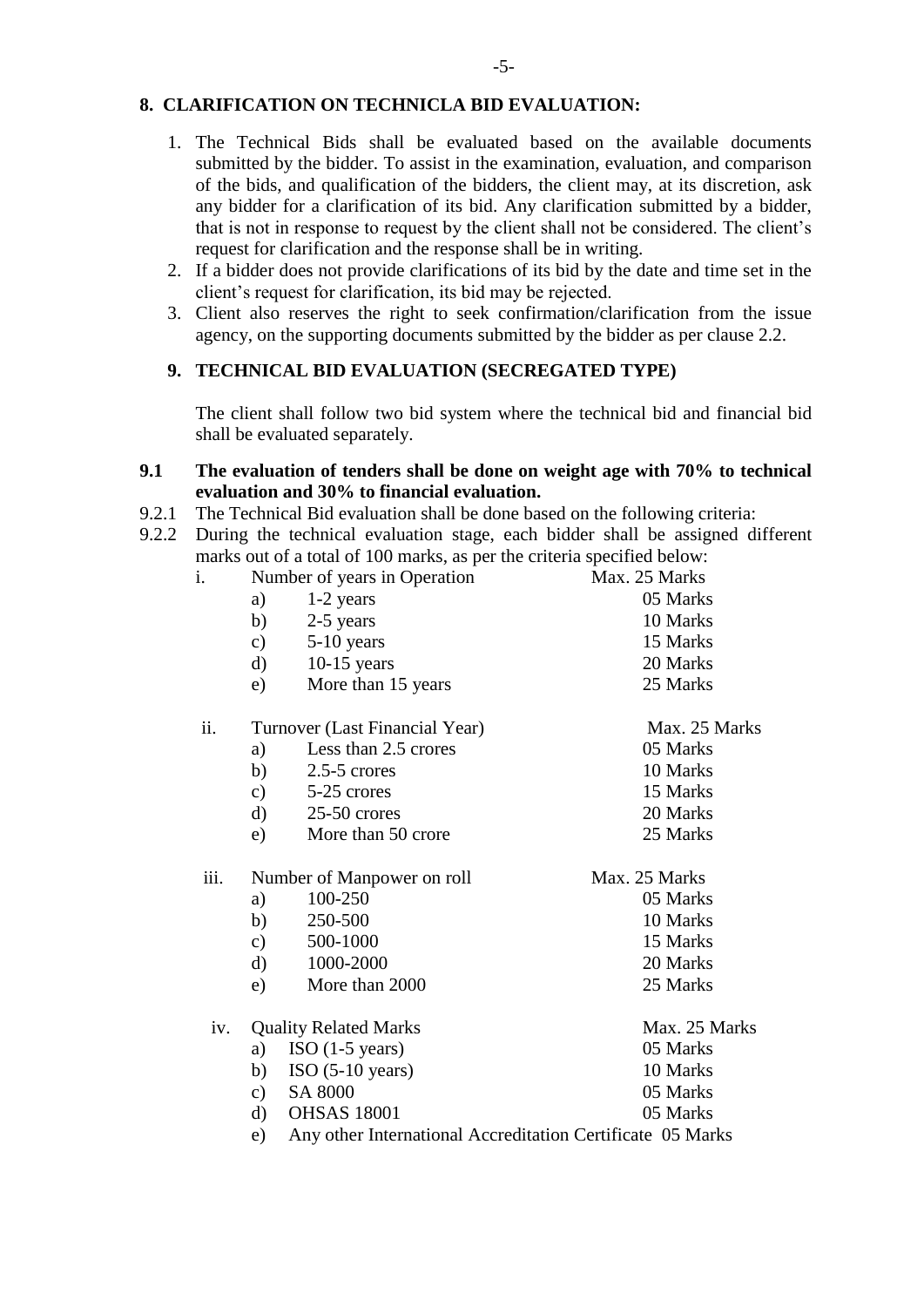- 9.2.3 A Bidder should secure mandatorily a minimum of 55% marks (i.e. 55 marks out of total 100 marks as per para 9.2.2) in technical evaluation in order to be a qualified bidder for being eligible for technical weight age and subsequently for opening of financial bids.
- 9.2.4 The total marks obtained by a Bidder in the Technical Bid (as per 9.2.2) shall be allocated 70% of technical weight age and the financial bids shall be allocated 30% of the financial Weigh age, and thereby making a total of 100% weight age for the complete bidding.

### Illustration 1 (for Technical Weight age)

*If a Bidder has secured 80 marks out of the total 100 marks in technical evaluation after following para 9.2.2, his technical evaluation value shall be: 56 i.e. (80x 70%).*

- 9.2.5 The Bidder shall be required to produce attested copies of the relevant documents in support of 9.2.2 in addition to the documentary evidences of para 2.1 for being considered during technical evaluation.
- 9.3 A substantially responsive bid shall be one that meets the requirements of the bidding document in totality i.e. by following the procedures of para 9. The Technical Bid not meeting the minimum requirements as per the tender documents shall be rejected and their financial proposals will not be opened online.
	- i. The responsiveness of the bid, i.e: receipts of duly filled, signed and accepted bid documents in complete form, including Authorization letter.
	- ii. Receipt of valid EMD with requisite amount in acceptable format.
	- iii. Documents in support of proof of meeting the minimum eligibility criteria.
	- iv. Any other documents as required to support the responsiveness of the bidder, as per tender.
- 9.4 The bidder(s) who will qualify in the technical evaluation stage shall only be called for opening of Financial Bids.

# **10. FINANCIAL BID OPENING PROCEDURE**

- 10.1 All the technically qualified bidders/their authorized representatives present at the time of opening of the Financial Bids shall be required to submit the Authorization letter from their Companies.
- 10.3 Absence of bidders or their authorized representatives shall not impair the legality of the process.
- 10.4 The financial bid price, as indicated in the financial bid submission form of each bidder shall be read out on the spot, however, it shall be clearly stated that the final financial bid prices would be arrived at after detailed scrutiny/correction of arithmetical error in the financial bid.
- 10.5 Merely becoming the lowest bidder, prior to Financial Bid scrutiny will not give any right to the Lowest bidder to claim that he is successful in the bidding process. The Successful bidder (L-1) shall be decided only after following due procedure as explained in para-11.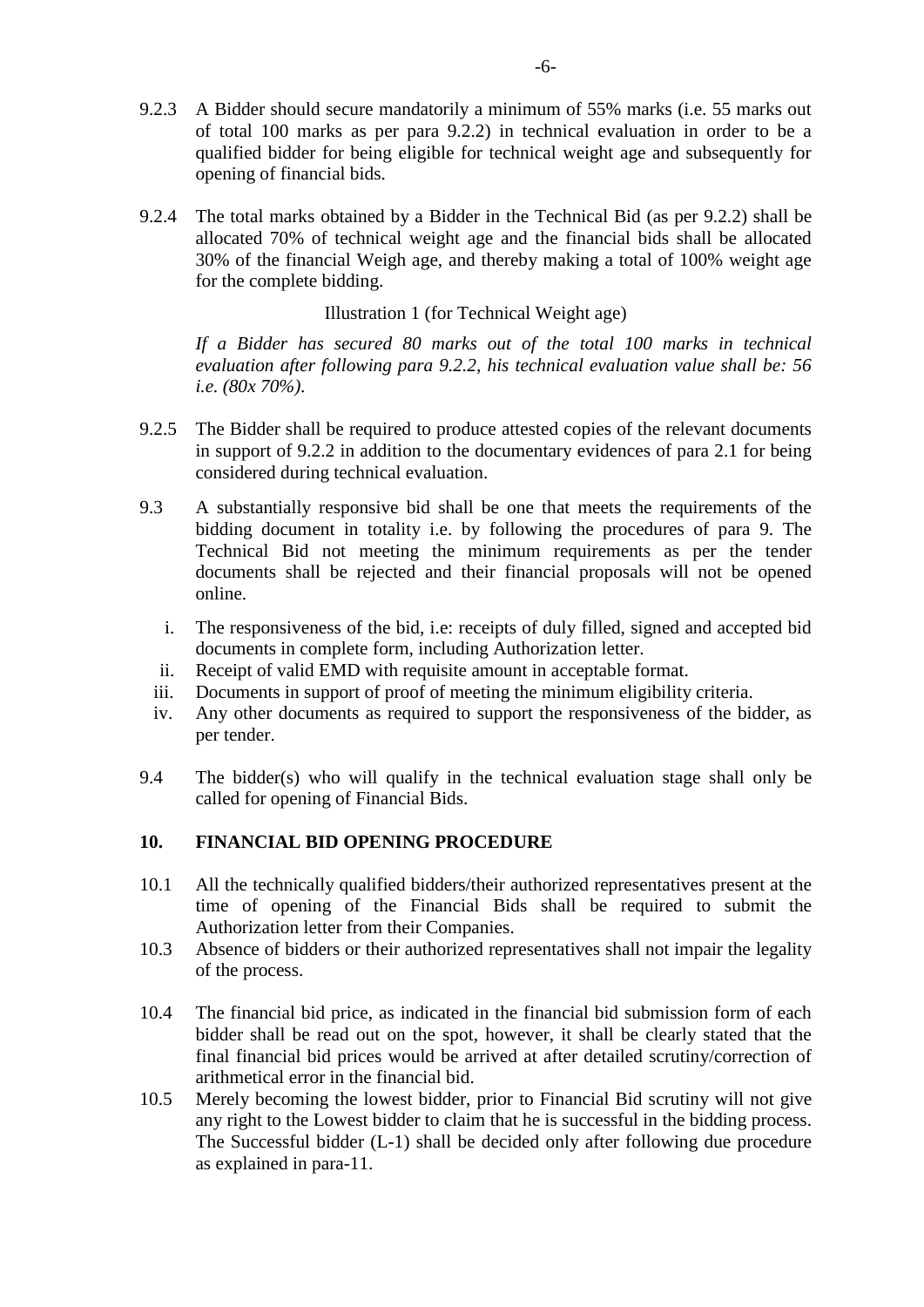# **11. FINANCIAL BID EVALUATION AND DETERMINATION OF THE SUCCESSFUL BIDDER.**

- 11.1 The financial evaluation shall be carried out and financial bids of all the bidders shall be given 30% of weight age.
- 11.2 For the purpose of deciding L1, L2, …. Etc. in the financial bids, the total cost per month will be arrived by adding cost of manpower, material, equipment etc. as given in the Schedule (Financial Bid).
- 11.3 The Bidder with the Lowest Bid Prices (L1) shall be assigned full 30 marks (i.e. 30% x 100) and his total scores of the bid shall be as per Illustration 2 below:

#### *Illustration – 2*

*If the Bidder at Illustration 1 is L1 Bidder and quoted Rs. 100/- for being L1, then his total value shall be 86 i.e. (56 Technical Value + 30 Financial Value)*

11.4 The financial scores of the other bidder (i.e. L2, L3, … so on) shall be computed as under and as explained at Illustration 3 below:

30 x Lowest Value (L1 Price)/Quoted Value (L2 or L3)

#### *Illustration – 3*

*If the Bidder at Illustration 1 is L2 Bidder and he quoted Rs. 125/- therefore 30% being the weighted value, the financial scores for L2 shall be computed as under*  $30 \times 100$  (lowest prices by L1)/125 (quoted prices by L2) =

24 (financial score)

Therefore L2 Bidder shall have total value of 80 (56 Technical Value + 24 Financial Value)

- 11.4 The Bidders' ranking shall be arranged depending on the marks obtained by each of the bidder both in Technical Evaluation and Financial Evaluation.
- 11.5 The Bidder meeting the minimum eligibility criteria and with the highest marks/rank (i.e. the total of technical evaluation marks and financial evaluation marks) shall be deemed as the successful Bidder and shall be considered eligible L1 Bidder for further process.
- 11.6 If there is a discrepancy between words and figures, the amount in words shall prevail.

#### **12. RIGHT OF ACCEPTANCE:**

- 12.1 The Competent Authority in Dr. Ambedkar Foundation reserves all rights to reject any bid including bids of those bidders who fail to comply with the instructions without assigning any reason whatsoever and does not bind itself to accept the lowest or any specific bids. The decision of the Competent Authority the Foundation in this regard shall be final and binding.
- 12.2 Any failure on the part of the bidder to observe the prescribed procedure and any attempt to convass for the work shall render the bidder's bids liable for rejection.
- 12.3 The Competent Authority of the Foundation reserves the right to award any or part or full contract to any successful agency(ies) at its discretion and this will be binding on the bidders.
- 12.4 In case of failure to comply with the provisions of the terms and conditions mentioned by the agency that has been awarded the contract, the Competent Authority of the Foundation reserves the right to award the contract to the next higher bidder or any other outside agency and the difference of price shall be recovered from the defaulting agency, which has been awarded the initial contract and this will be binding on the bidders.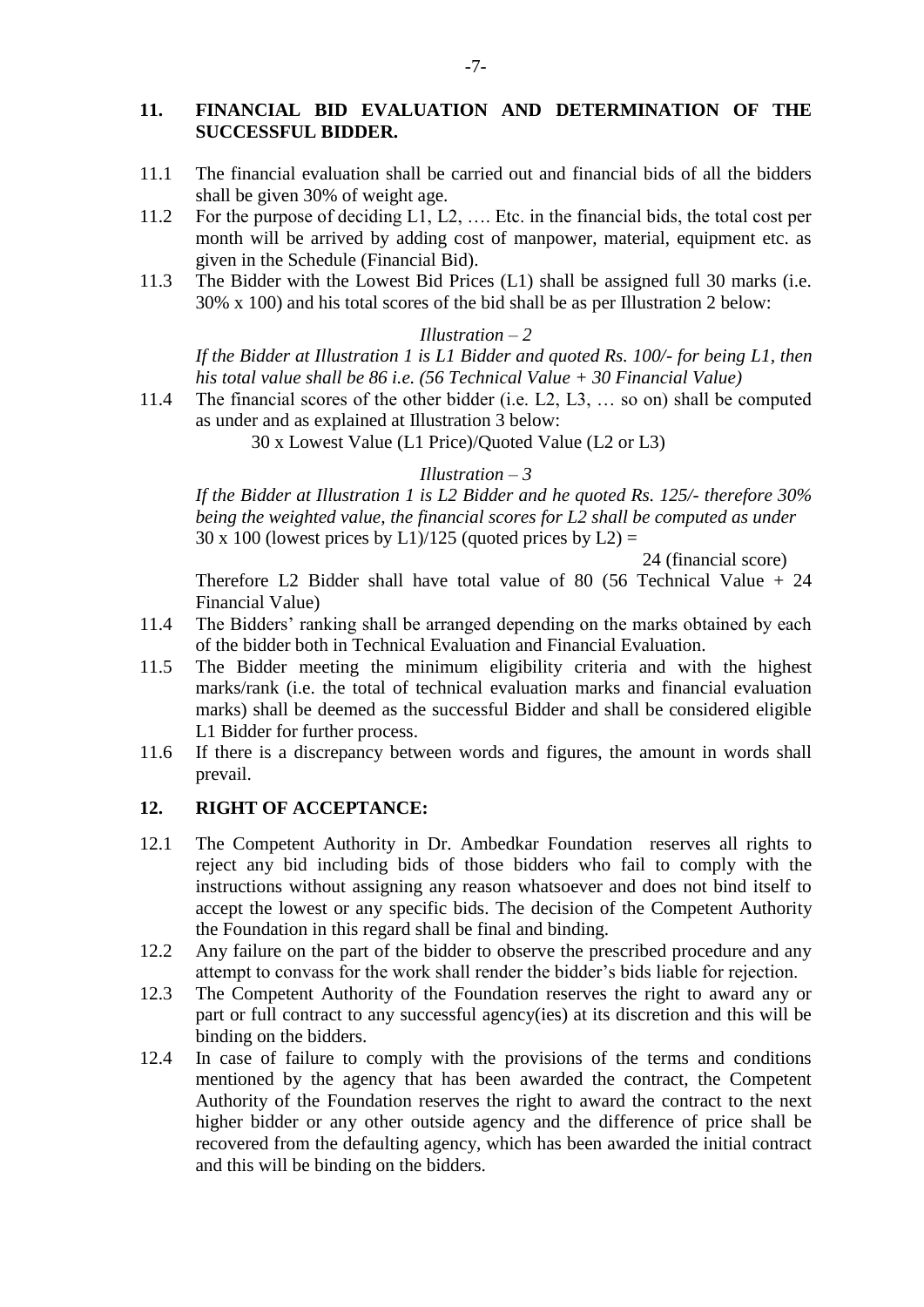# **13 NOTIFICATION OF AWARD BY ISSUANCE OF LETTER OF ACCEPTANCE:**

- 13.1 After determining the successful bidder after evaluation, the client shall issue a Letter of Acceptance in duplicate, which will return one copy to client duly acknowledged, accepted and signed by the authorized signatory, within three days of receipt of the same by the successful bidders.
- 13.2 The issuance of the Letter of Acceptance to the bidder shall constitute on integral part and it will be binding to contractor.

#### **14. RETURNING OF EARNEST MONEY DEPOSIT (EMD):**

- 14.1 The Earnest Money Deposit of the unsuccessful bidders in the Financial Bid evaluation stage shall be returned on award of contract to successful bidder.
- 14.2 The Earnest Money Deposit (EMD) of all the bidders shall be returned, in case of cancellation of Tender after the opening of Technical Bids and prior to opening of financial bids.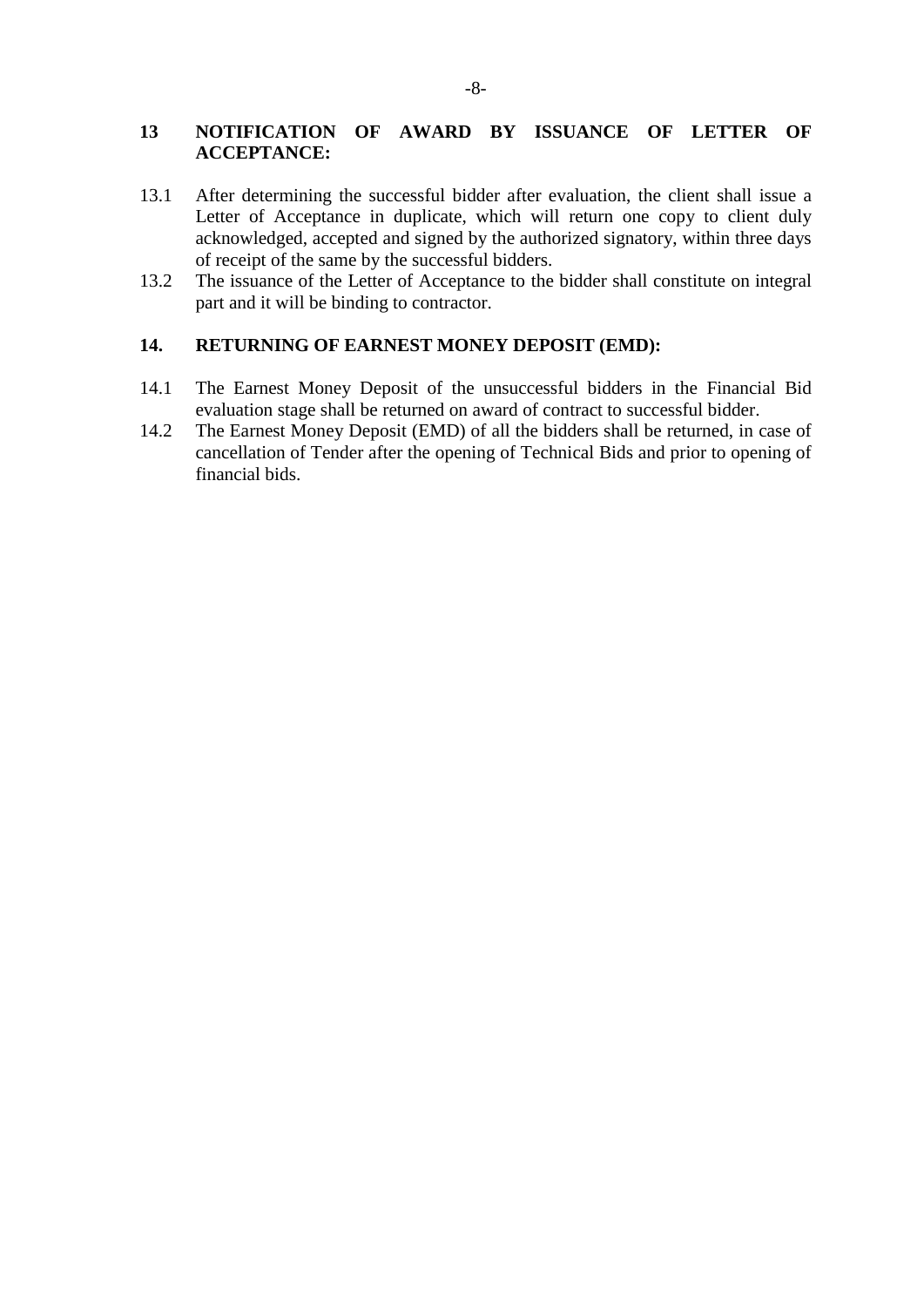# **SPECIAL CONDTIONS OF CONTRACT (SCC)**

- **1.** The Special Conditions of Contract (SCC) shall supplement General Conditions of Contract (GCC) and wherever there is a conflict, the provisions herein shall prevail over those in General Conditions of Contract (GCC).
- **2. INDEMINIFICATION:** The Contractor agrees to protect, defend, indemnify ad hold harmless the purchaser and its employees, officers, directors, agents or representatives from and against any and all the liabilities, damages, fines penalties and costs (including legal costs and disbursements) arising from or relating to:
	- a) Any breach of any statute, regulation, direction, order or standards from any government body, agency, telecommunications operator or regulator applicable to such party; or
	- b) Any breach of the terms and conditions in this agreement by Contractor. This clause shall survive even on the termination or expiry of this agreement.
	- i) The antecedents of the security personnel employed by the security agencies should be verified and necessary certificates to that effect against the individuals should be submitted along with tender documents/at the time of awarding the work in case of the successful renderers. The Contractor shall be responsible for the conduct/integrity of his men and will also be responsible for any act of omission or commission on their part. The agency will vouch for their character and integrity.
	- ii) The Foundation shall pay wages as per Minimum Wages of Govt. of NCT, Delhi. Wages for duty on Sunday by Security Guard shall be paid @ Minimum Wages.
	- iii) It will be ensured that appropriate type of cleaning material suited for the cleaning of tiles, floors and stone surfaces and PVC/Linoleum surfaces etc. are used. Any damage caused to the property of this office due to unsuitable cleaning material or due to the negligence on the part of the Agency's men will be liable to be compensated by the Agency.
	- iv) Attendance and punctuality of the personnel manning the offices will be the top most priority. In case of absence of any Security Guard whose name is found in the duty roster, a penalty @ Rs. 1,000/- per day per Guard will be deducted from the Contractor's bill.
	- v) **All the person deployed by the agency shall mark their attendance in the Bio-Metric machine in the office. Monthly payment of the personnel shall be based on Bio-Metric attendance of the office.**
	- vi) **The contractor shall ensure to deploy such personnel only after their police verification and to provide the Foundation the antecedents/credentials, Voter ID Card/ Aadhar Card, Police verification and Educational Qualification etc in r/o personnel deployed, on demand.**
	- vii) EPF, ESI and other Govt. dues separately on reimbursement basis for which the Agency shall provide EPF, ESI Registration Nos. of the personnel deployed to the Foundation along with original challan as proof of deposit of the same with respective Departments. . *The rate should be quoted for Agency Service Charges on Wages Component only in the proforma given by the Foundation.* In case of a tie, the Agency having experience in providing services to Offices of Central Govt. and Central Autonomous Bodies shall be preferred. TDS shall be deducted from all payments to the Agency as per Rules.
	- viii) *The rate should be quoted in the proforma given by the Foundation.*

The payment will be released to the agency on monthly basis by cheque/online after the work for the month has been completed. For release of payment, pre-receipted bill may be submitted at the end of every month. The agency shall not withhold payment to persons deployed due to pendency of bills with the Foundation or for any other reason.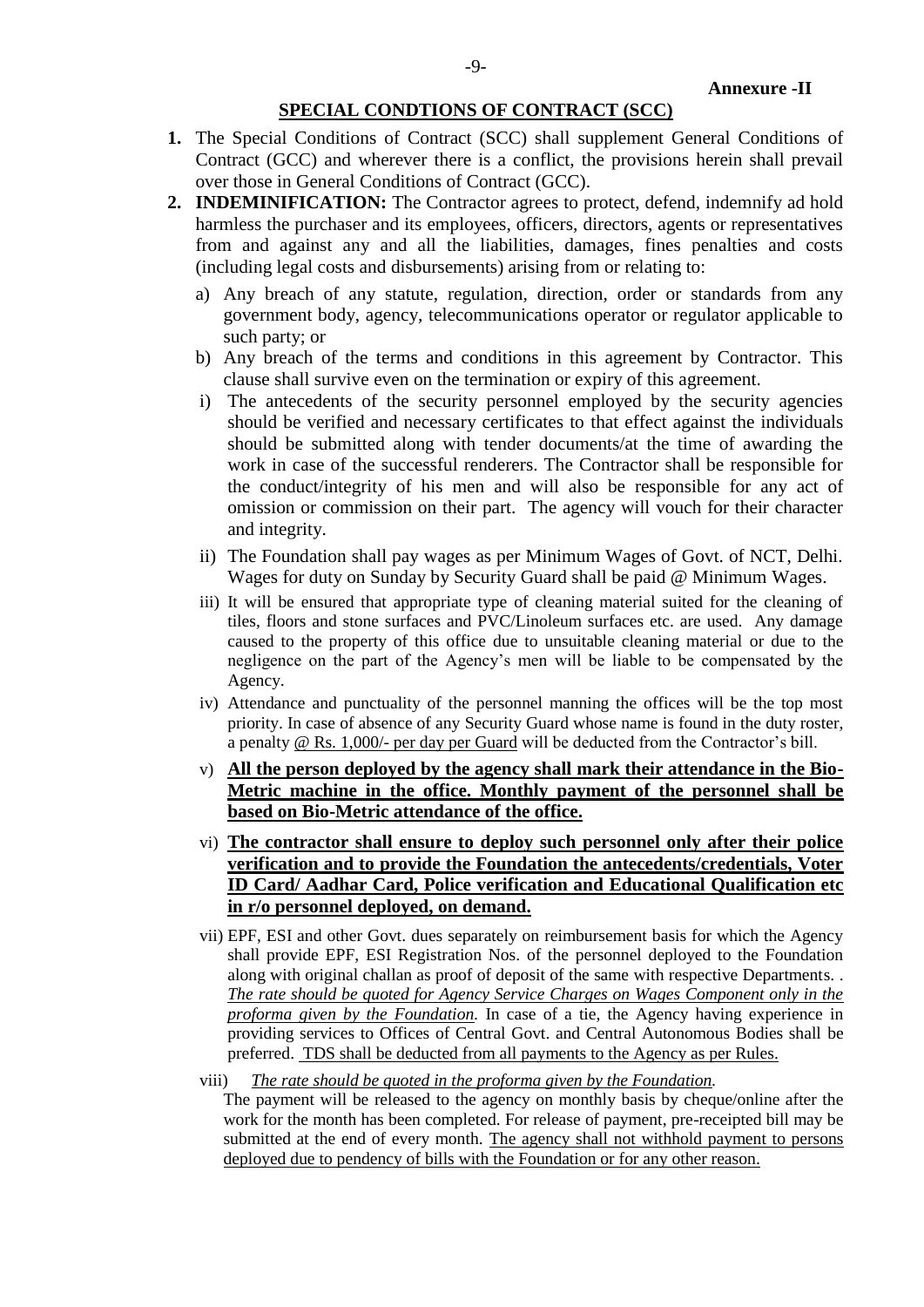- ix) **The contractor shall comply with the provisions of the following major Labour Laws:**
	- **a. The Private Security Agency (Regulation) Act,2005**
	- **b. Contract Labour (Regulation & Abolition) Act, 1970**
	- **c. Minimum Wages Act**
	- **d. EPF (individual EPF account number must be required)**
	- **e. ESI contribution (individual ESI account number must be required)**
	- **f. Delhi Shops & Estt. Act**
	- **g. Any other rules, regulations and /or Statutes as may be applicable to them from time to time, also to be complied with**
- 3. As other factors like minimum wages, ESIC, EPF Service Tax etc. are not constant as per government rates the contract will be finalized on the basis of least Service Charges quoted by the contractor. Where in case service charge quoted by two or more agencies are same, L1 will be decided on the basis of higher turnover averaged over last three years. **However, unrealistic service charges although quoted lowest may not be considered by the Foundation.**
- 4. The agency shall have to submit the copies of proof of deposit of EPF and ESI within three weeks from the disbursement of wages in a month, or comply with such instructions/procedures as may be prescribed by the concerned Government/Statutory authorities from time to time.
- 5. The persons supplied by the Agency should not have any Police records/criminal cases against them. The Agency should make adequate enquiries about the character and antecedents of persons whom they are recommending. The Agency will also ensure that the personnel deployed are medically fit. The Agency shall withdraw such persons who are not found suitable by the office for ay reasons immediately, on receipt of such a request.
- 6. The Agency shall engage necessary persons as required by this Department from time to time. It shall be the duty of the Agency to pay their salary every month by cheque or RTGS/NEFT. There is no Master and Servant relationship between the persons of the Agency and this Foundation and, as such, said persons of the Agency shall have no claim whatsoever against this DAF.
- 7. After the award of the contract the Agency will give an undertaking that persons deployed in the Ministry shall not claim any benefit/ compensation/ absorption/ regularization of services from/ in this Department under the provisions of the Industrial Disputes Act., 1947 or Contract Labour (Regulation & Abolition) Act, 1970, or any other Act, Rules, Regulations, etc. applicable to them from time to time. An Undertaking to this effect individually from the outsourced persons shall be required to be submitted by the Agency to the DAF.
- 8. The Agency's personnel shall not divulge or disclose to any person, any details of office, office-documents, operational process, technical know-how, security arrangements, administrative or organizational matters and all such matters which are of restricted/confidential/secret nature. Neither they should indulge in complaints representations etc. in the Foundation as employee or the Agency. However, in case they have any grievance, they may approach the designated labour authorities.
- 9. The persons deployed shall not be below the age of 18 years.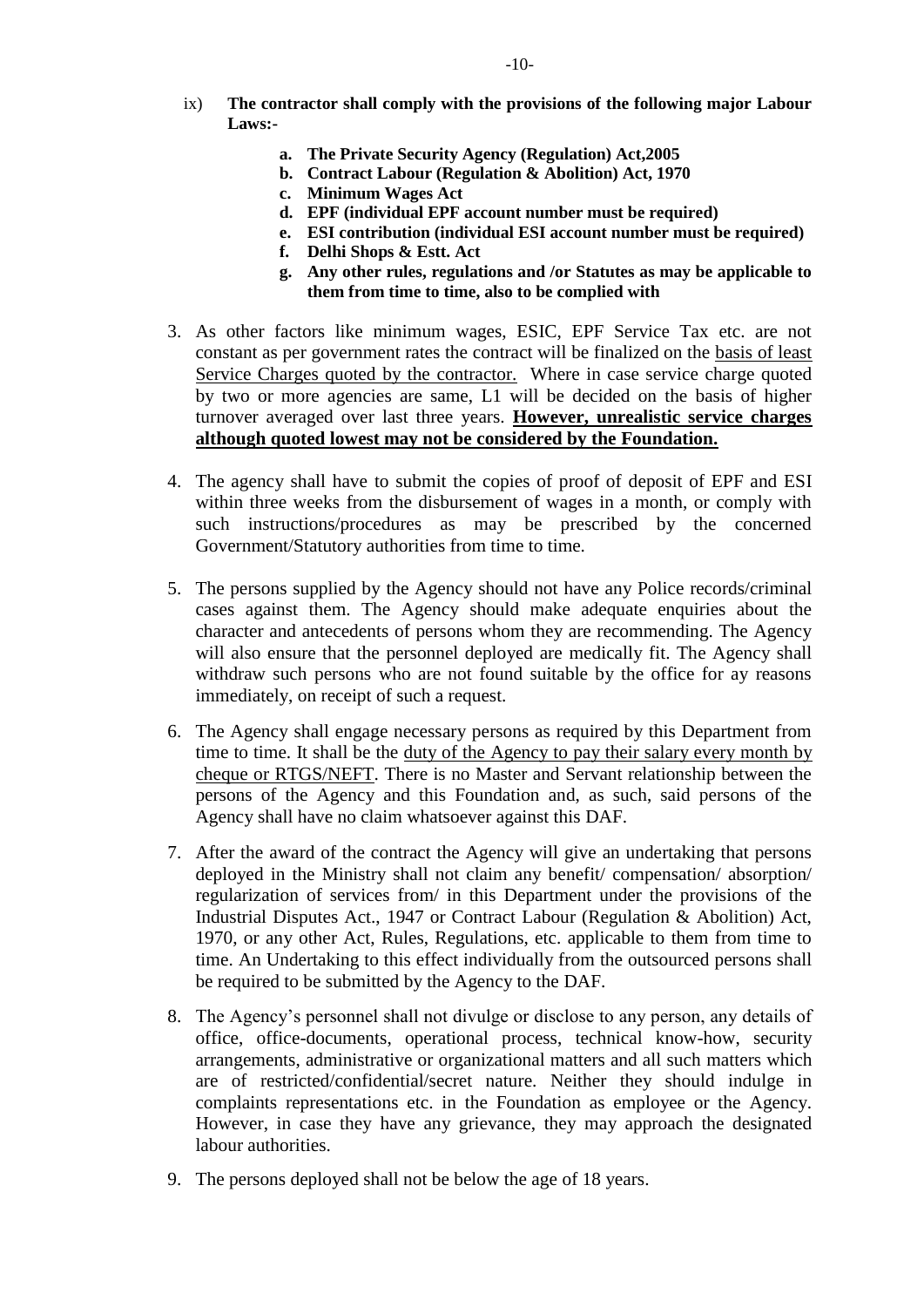- 10. The Foundation may require the Agency to dismiss or remove from the site of work, any person or persons, employed by the Agency, who may be found incompetent, or for his/her misconduct, and the Agency shall forthwith comply with such requirements. The Agency shall replace any of its personnel, if they are unacceptable to the Foundation because of security risk, incompetence, conflict of interest, or breach of confidentiality, or improper conduct immediately upon receiving written notice from the office.
- 11. The Agency shall ensure proper conduct of its personnel in office premises, and enforce prohibition of consumption of alcoholic drinks, paan, smoking, loitering with work. Such personnel shall also be required to maintain overall cleanliness at and around the place of their deployment/duty. They ought to observe utmost care while handling office stores/equipment.
- 12. No wage/ remuneration will be paid to any person for the days of unauthorized absence from duty in excess of the six days paid leave annually.
- 13. The Agency will be wholly and exclusively responsible for payment of wages to the persons engaged by it in compliance of all the statutory obligations under all relate legislations as applicable to it from time to time including Minimum Wages Act, ESI Act etc. and the Foundation shall not incur any liability for any expenditure whatsoever on the persons employed by the agency on account any obligation.
- 14. The Agency shall strictly observe the instruction issued by the Foundation of the contract from time to time.
- 15. The Agency shall provide a substitute well in advance if there is any probability of the person leaving the job due to his/her own personal reasons. The payment in respect of the overlapping period of the substitute shall be the responsibility of the Agency.
- 16. The work/services will be accepted only after quality assurance are carried out by the person/term designated by this office.
- 17. The quality of works should be standard and mark of satisfaction of the department authorized officers. The non-standard work will not be accepted.
- 18. The contractor shall not charge any extra amount for transport expenses, and will not be entitled to get compensation for any damage or losses in course of supply. No extra payment will be made by the purchaser for transportation of man/machines/material and losses due to other reasons etc.
- 19. All the disputes arising out of or in connection with this Work Agreement shall be to the exclusive jurisdiction of the Courts as Delhi.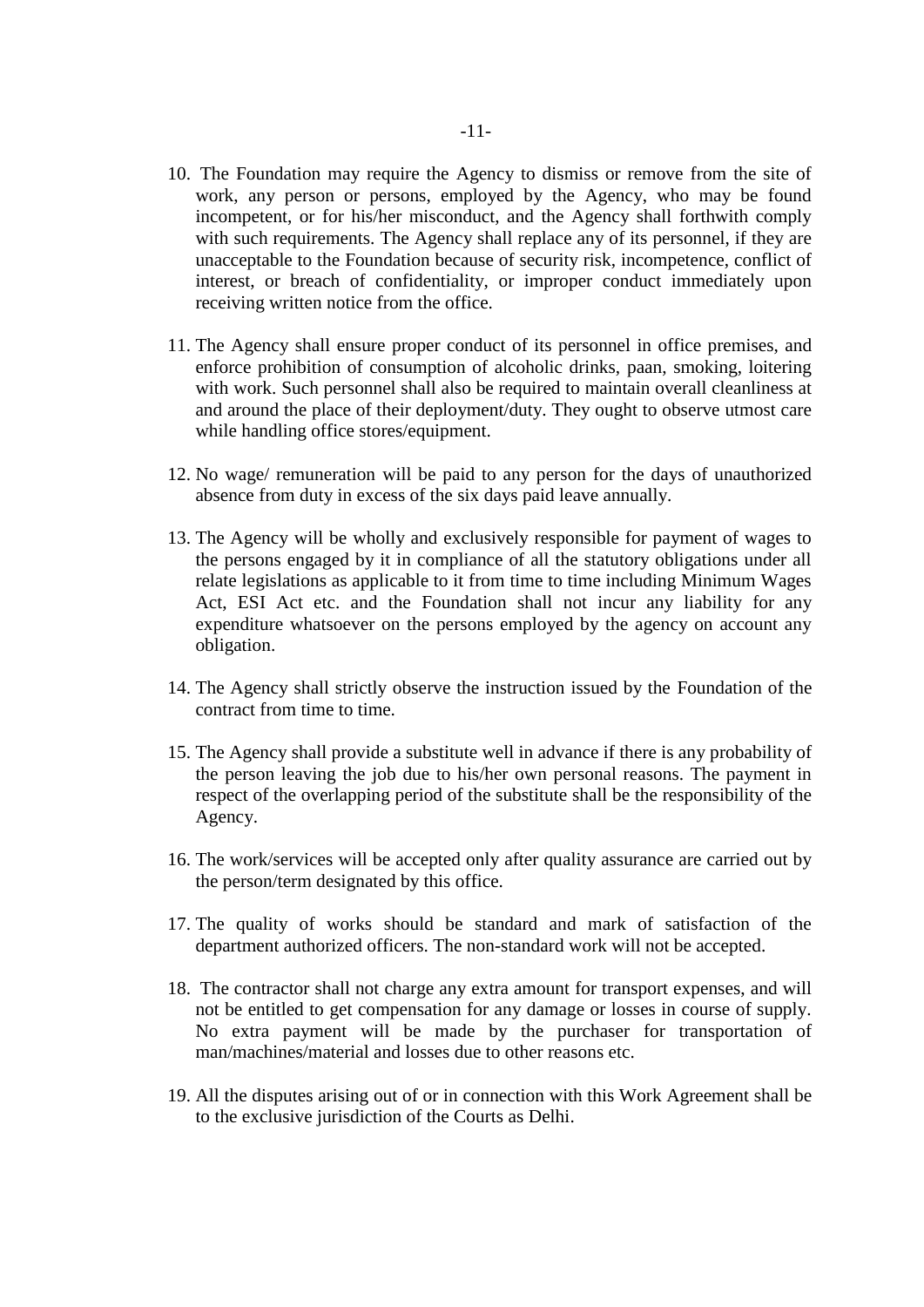# **Tender Number : No. F.No.35-19/2017-DAF** Dr. Ambedkar Foundation Government of India Ministry of Social Justice and Empowerment

# **TECHNICAL IMFORMATION AND UNDERTAKING**

| S. No.           | Details of the Firm/Bidder                        | Page No. |
|------------------|---------------------------------------------------|----------|
| 1                | Name of Agency                                    |          |
| $\overline{2}$   | Nature of the concern (Limited Company or         |          |
|                  | Private Limited Company registered or Limited     |          |
|                  | Liability Partnership Firm/Partner Firm)          |          |
| 3                | Full Address of Reg. Office, Telephone Nos., Fax  |          |
|                  | No. & E-mail address                              |          |
| $\overline{4}$ . | Full Address of Operating/Branch Office in Delhi, |          |
|                  | Telephone No., Fax No. & E-mail address           |          |
| 5.               | Permanent Account Number (PAN) (attach a          |          |
|                  | copy)                                             |          |
| 6.               | GST (attach a copy)                               |          |
| 7.               | Firm Registration (attach a copy)                 |          |
| 8.               | <b>ESIC Registration Certificate</b>              |          |
| 9.               | <b>EPFO Registration Certificate</b>              |          |
| 10.              | Income Tax Return last three (03) years (attach   |          |
|                  | copies)                                           |          |
| 11.              | Turnover Certificate issued by Firms CA           |          |
| 12.              | Number of Manpower on roll                        |          |
| 14.              | ISO Certificate – Number of years                 |          |
| 15               | SA8000 Certificate                                |          |
| 16.              | OHSAS 18001 Certificate                           |          |
| 17               | Any other International Accreditation certificate |          |
| 18               | <b>Details of Experience Certificate</b>          |          |
| 19               | Copy of manpower wages roll and EPFO Challan      |          |
|                  | is support of available manpower.                 |          |
| 20               | Turnover (Last Financial year)                    |          |
| 21               | <b>EMD</b>                                        |          |

# **Note :**

- 1. Page number / serial number may be given to each and every page of Tender Documents and photocopies of the documents attached. Mention page number, wherever the copy (ies) of the documents(s) are kept.
- 2. In case of non-fulfilment of any other above information/documents(s), the |Tender will be summarily rejected without giving any notice.

Signature with date : Name  $\&$  address and contract no. of the firm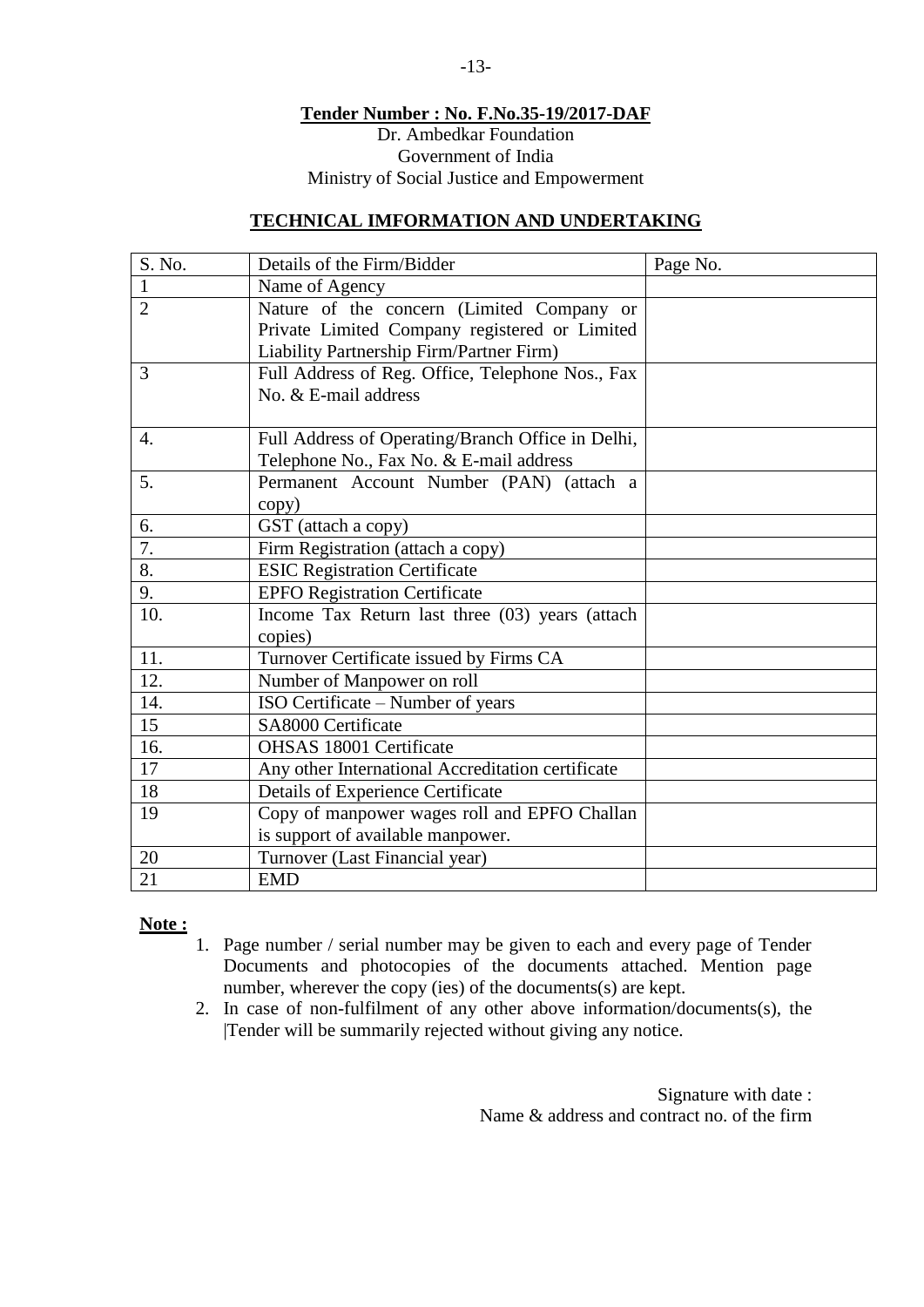# -14-

### UNDERTAKING

1. The Agency's persons shall not claim any benefit/compensation /absorption/regularization of services from/in this Department under the revisions of the Industrial Disputes Act., 194 or Contract Labour (Regulation & Abolition) Act 1970, or any other Act, Rules, Regulations, Etc. applicable to them from time to time In this regard the Agency will given undertaking to this effect individually from the outsourced persons to the deployed in the Department of SJ&E.

> Signature with date : Name & address and contract no of the firm: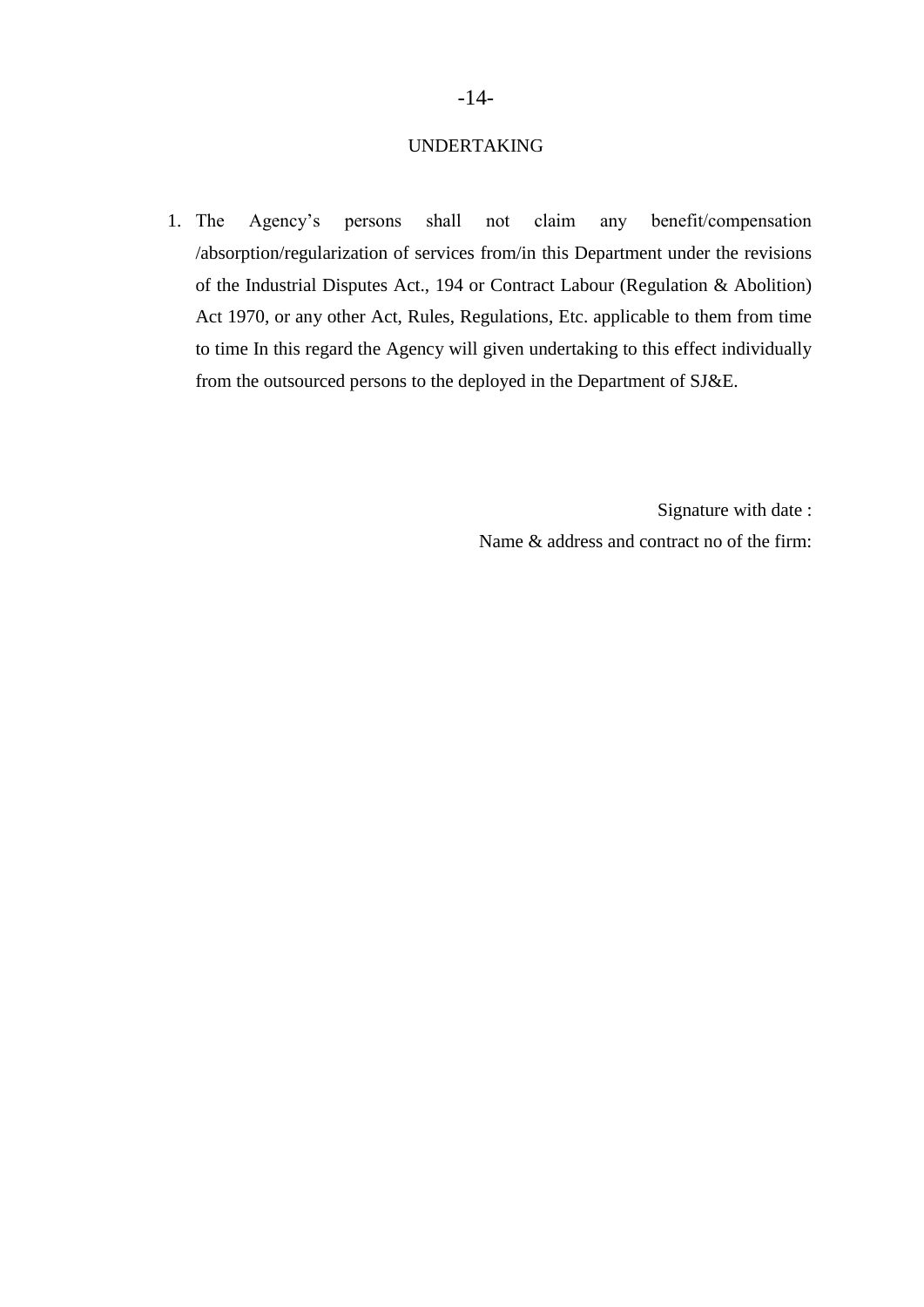Date: 2017

The Director Dr. Ambedkar Foundation West Block 8,  $2<sup>nd</sup>$  wing,  $2<sup>nd</sup>$  floor, R.K. Puram, New Delhi- 110066

# **Subject: Submission of rate for Security Guards, MTS, Housekeepers reg.**

Sir,

This is with reference to your Tender Notice published in the on with regard to calling of rates for **Security Guards, MTS, Housekeepers** the office of Dr. Ambedkar Foundation at West Block 8, 2<sup>nd</sup> wing, 2<sup>nd</sup> floor, R.K. Puram New Delhi- 110066.

2. In this regard, we are quoting our rates for your kind perusal and consideration:- **I.**

| ı.  |                                     |                              |         |
|-----|-------------------------------------|------------------------------|---------|
| S.  | Particulars                         | <b>Agency Service Charge</b> | Remarks |
| No. |                                     |                              |         |
| 1.  | Security Guard (rate per guard)     |                              |         |
|     | (Unskilled) Class X                 |                              |         |
|     |                                     |                              |         |
|     |                                     |                              |         |
| 2.  | <b>MTS</b><br>MTS)<br>(rate)<br>per |                              |         |
|     | educational qualification           |                              |         |
|     | Secondary School Examination        |                              |         |
|     | (class $10^{\text{th}}$ ) Unskilled |                              |         |
|     |                                     |                              |         |
| 3.  | Housekeepers                        |                              |         |
|     | per Housekeeper<br>(rate)           |                              |         |
|     | including cleaning material)        |                              |         |
|     | <b>Unskilled</b>                    |                              |         |
|     |                                     |                              |         |

(Name, signature with stamp)

Ctd..2/-

To